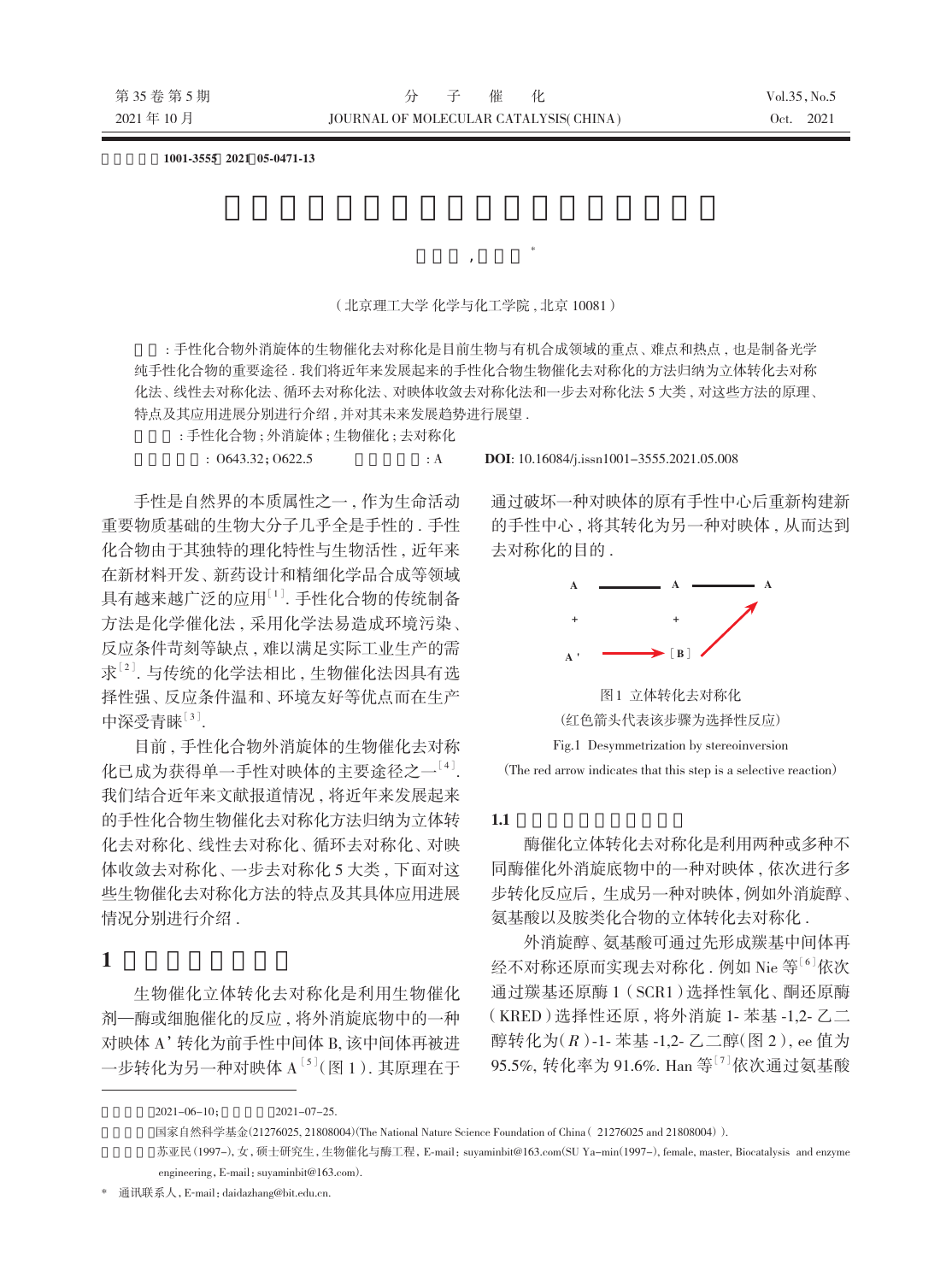外消旋胺类化合物则可通过先形成亚胺基中



(R)-1-phenyl-1, 2-glycol (R)-1-phenyl-1 , 2-glycol

脱氢酶催化的选择性氧化反应和ω- 转氨酶催化的 不对称还原反应 , 将 D,L- 丙氨酸转化为 D- 丙氨酸

图 2 外消旋 1-苯基-1,2-乙二醇的立体转化去对称化



Fig.2 Desymmetrization by stereoinversion of racemic 1-phenyl-1, 2-glycol



Fig.3 Desymmetrization by stereoinversion of racemic alanine

间 体 再 经 不 对 称 还 原 而 实 现 去 对 称 化 . 例 如 Li 等<sup>[8]</sup>利用D-氨基酸氧化酶(FsDAAO)氧化(R)-1-羧 基-1,2,3,4-四氢异喹啉得到亚胺基中间体 , 再利用

羧酸还原酶(PpDpkA)对亚胺基中间体进行还原 , 得 到具有高转化率(>99.0%)和对映体过量(>99.0%)的 (S)-1-羧基-1,2,3,4-四氢异喹啉(图 4).





Fig.4 Desymmetrization by stereoinversion of racemic 1-carboxyl-1,2,3, 4-tetrahydroisoquinoline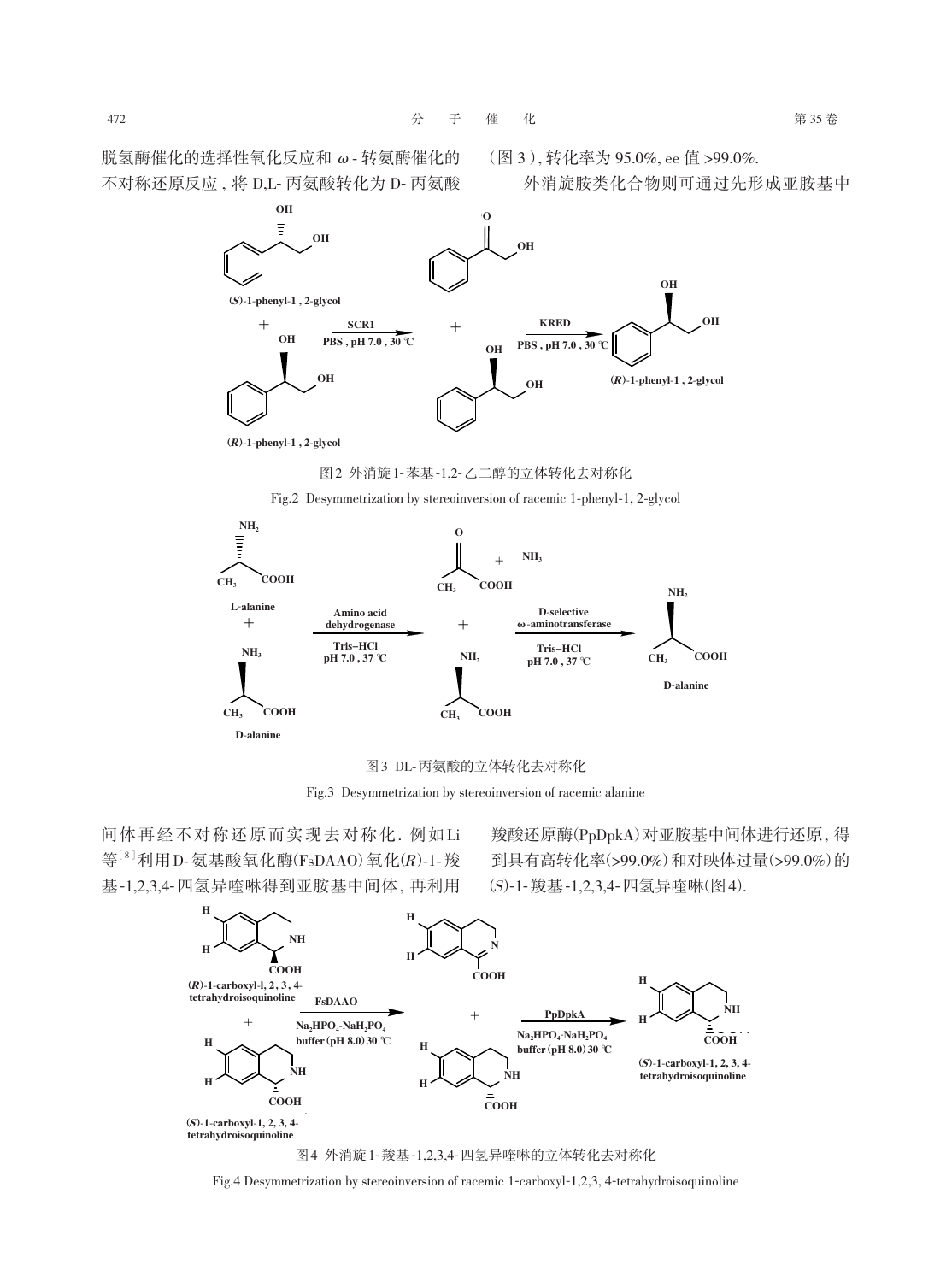酶催化立体转化去对称化的多步反应可在同一 个反应器内进行 , 即通过一锅级联反应将外消旋体 转化为单一手性对映体[9], 从而省去了中间产物分 离的步骤 . 同时 , 可通过反应器内选择性氧化酶与 选择性还原酶的自偶联作用而实现辅因子的再生 , 从而大幅降低成本 .

**1.2** /

化学 / 酶催化立体转化去对称化是将化学催

化与酶催化联用协同催化外消旋底物去对称化 . 例 如 Rosini 等[10]利用重组变形杆菌 L- 氨基酸脱氨 酶(PmaLAAD)选择性催化 L- 苯丙氨酸脱氢后 , 再 以硼烷三乙胺配合物作为化学还原剂 , 选择性还 原生成 D- 苯丙氨酸(图 5), 转化率为 70.0%, ee 值 >99.0%.

**1.3** 全细胞催化立体转化去对称化

全细胞催化立体转化去对称化是通过微生物全



图 5 DL-苯丙氨酸立体转化去对称化



细胞或微生物全细胞与酶联用 , 协同催化外 消旋底物立体转化去对称化. 例如 Nasario 等 $^{[11]}$ 采 用白色念珠菌Candida albicans CCT 0776 和酮还原 酶联用的方法 , 催化外消旋 1- 苯乙醇进行立体转 化去对称化 , 得到(R)-1- 苯乙醇(图 6), 转化率为 90.0%, ee 值为 83.0%.



图 6 外消旋 1-苯乙醇的立体转化去对称化

Fig.6 Desymmetrization by stereoinversion of racemic 1-phenethyl alcohol

通过选择性氧化 / 还原级联反应催化外消旋底 物去对称化还可以在大肠杆菌等工程细胞中多基因 共表达来实现 $^{[12]}$ . 例如 Zheng 等 $^{[13]}$ 通过重组大肠 杆菌工程菌株共表达(S)-2- 羟酸脱氢酶(HADH)、  $(R)$ -2- 酮酸还原酶(LIKAR)和葡萄糖脱氢酶 (GDH), 构建了外消旋 2- 羟基苯乙酸氧化 / 还原偶

联去对称化及辅酶再生系统 . 该系统利用(S)-2- 羟 酸脱氢酶将(S)-2- 羟基苯乙酸选择性氧化为酮酸 , 所得的酮酸随后被(R)-2- 酮酸还原酶选择性还原 为(R)-2- 羟基苯乙酸(图 7), 得到(R)-2- 羟基苯 乙酸 , 转化率为 98.5%, ee 值 >99.0%.

这种新型全细胞生物催化剂通过对多种酶的共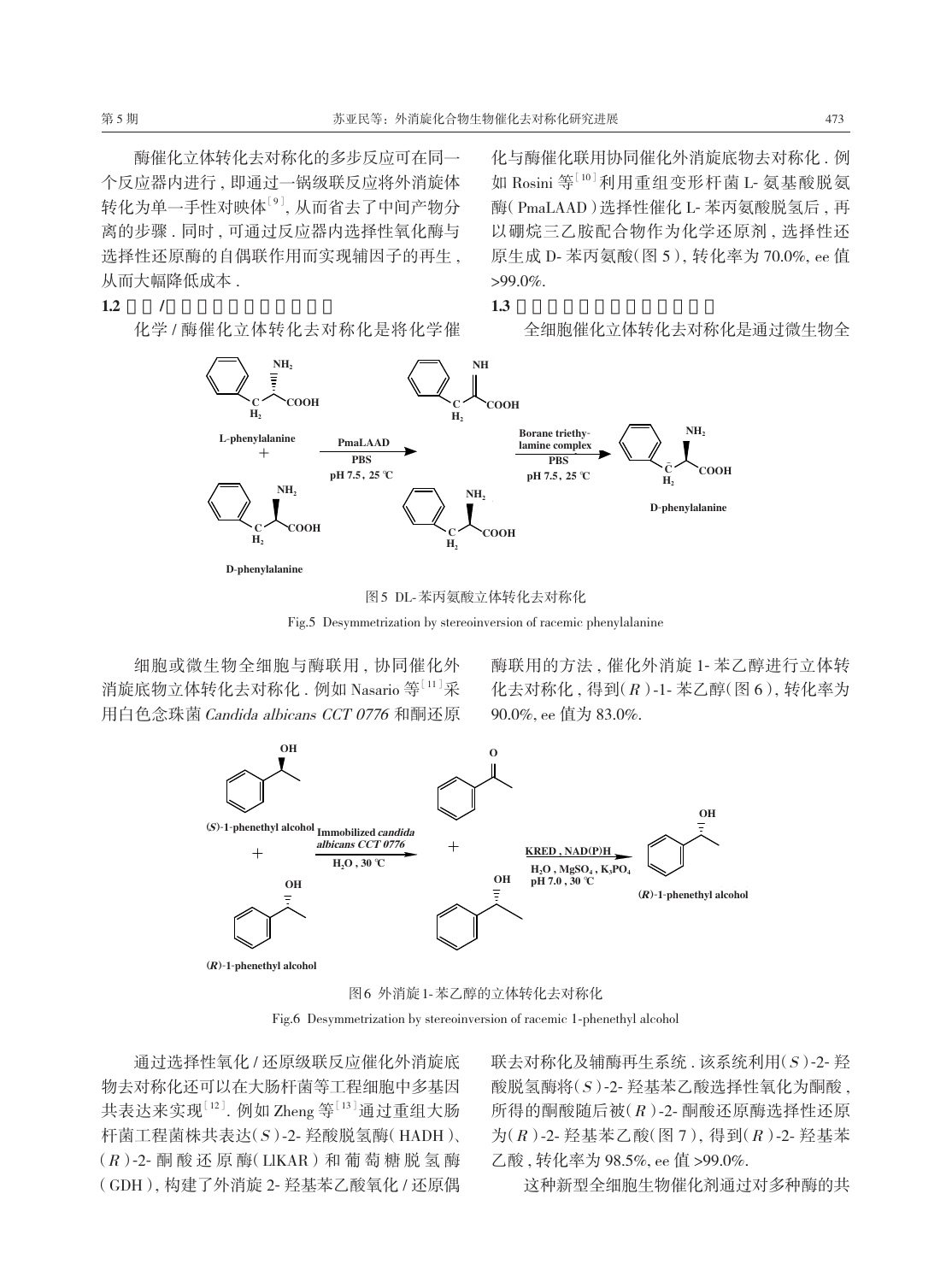竞争力 .



图 7 外消旋 2-羟基苯乙酸的立体转化去对称化

Fig.7 Desymmetrization by stereoinversion of racemic 2-hydroxyphenylacetic acid

**2** 线性去对称化

线性去对称化通常是先将外消旋底物 A 和 A' 非选择性转化为前手性中间体 B, 然后该前手性中 间体再被选择性转化为单一手性对映体 A[14](图 8).



图 8 线性去对称化 (红色箭头代表该步骤为选择性反应)

Fig.8 Linear desymmetrization

(The red arrow indicates that this step is a selective reaction)

线性去对称化与立体转化去对称化的不同之处在于 前者是外消旋底物的两种对映体均被转化为同一中 间体 . 其原理在于通过破坏两种对映体的原有手性 中心后 , 重新构建新的手性中心 , 将其转化为单一 手性对映体, 从而达到去对称化的目的.

#### **2.1** 酶催化线性去对称化

酶催化线性去对称化全过程均使用酶作为 催化剂催化外消旋底物去对称化 . 例如 Masateru 等[15]使用来自嗜热厌氧乙醇菌的醇脱氢酶的单一 突变体(W110G TESADH)催化外消旋 4- 对羟基苯 基 -2- 丁醇非选择性氧化得到中间体酮 , 然后利用 该酶催化中间体酮进行选择性还原 , 得到(S)-4- 对 羟基苯基 -2- 丁醇(图 9), 转化率 >99.5%, ee 值为 99.0%.



Fig.9 Linear desymmetrization of racemic 4-p-hydroxyphenyl-2-butanol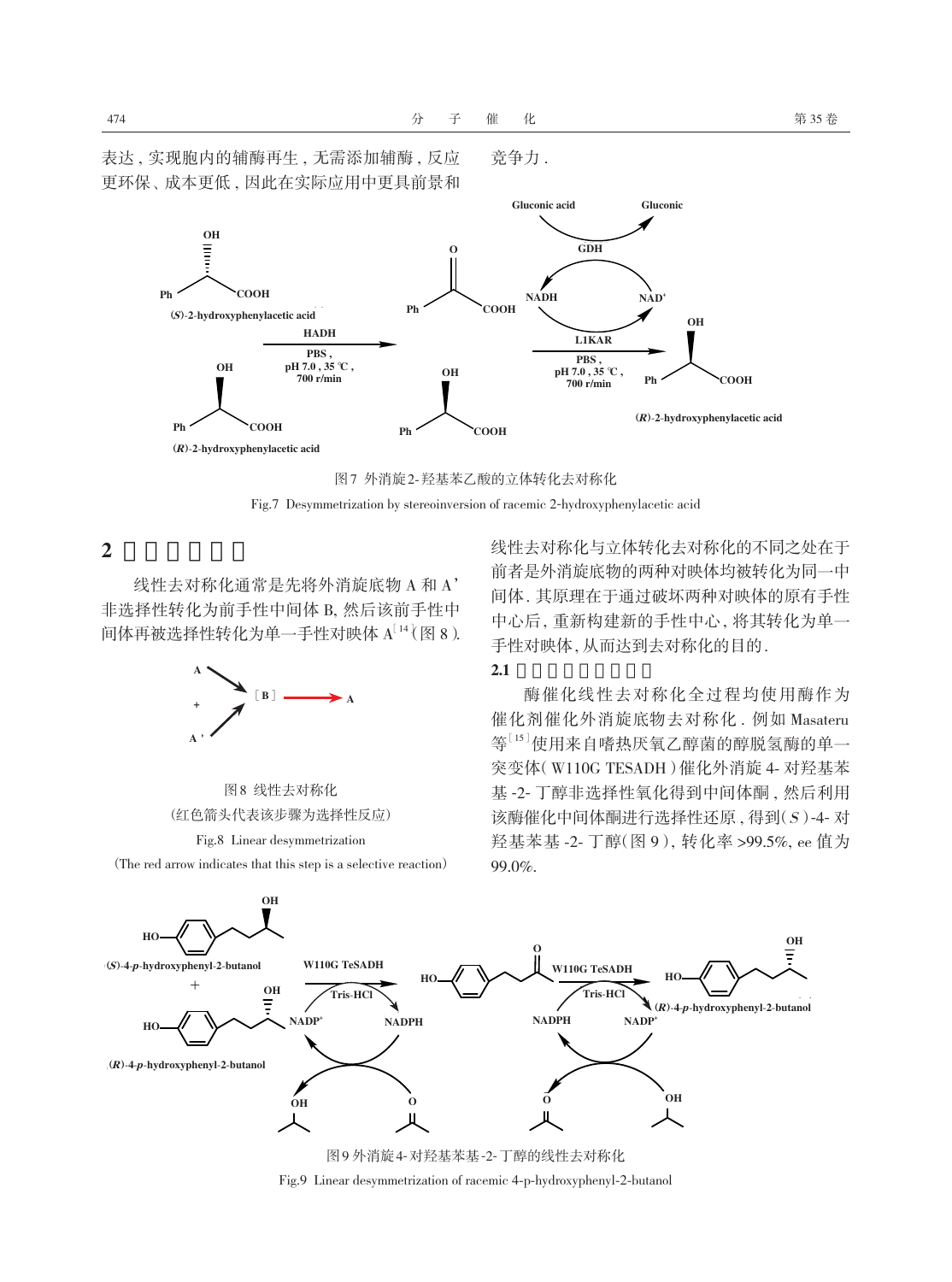李伟翔<sup>[16]</sup>使用乙醇脱氢酶(ADH-A3263)催化 外消旋 2- 庚醇非选择性氧化得到中间体酮 , 再利 用酮还原酶(E-Ketoreductase)选择性还原中间体酮 得到(R)-2- 庚醇(图 10), 成功实现了外消旋 2- 庚 醇的去对称化 . 赵依威[17]通过氧化还原双酶偶联 催化外消旋 1- 苯乙醇的去对称化 , 得到(R)-1- 苯 乙醇(图 11).





Fig.11 Linear desymmetrization of racemic 1-phenethyl alcohol

**2.2** /

化学 / 酶催化线性去对称化是将酶与化学催化 剂联用 , 协同催化外消旋底物去对称化而得到单一 手性对映体. 例如 Moris 等<sup>[18]</sup>利用有机催化剂 2-氮杂金刚烷 N- 氧基(AZADO)将外消旋 1- 苯甲基

乙醇非选择性氧化得到中间体酮 , 并在同一个反 应器内利用酮还原酶(P3-B03)将其选择性还原为 (S)-1- 苯甲基乙醇(图 12), 转化率为 98.0%, ee 值  $>99.0\%$ .





图 12 外消旋 1-苯甲基乙醇线性去对称化

Fig.12 Linear desymmetrization of racemic 1-phenylmethyl ethanol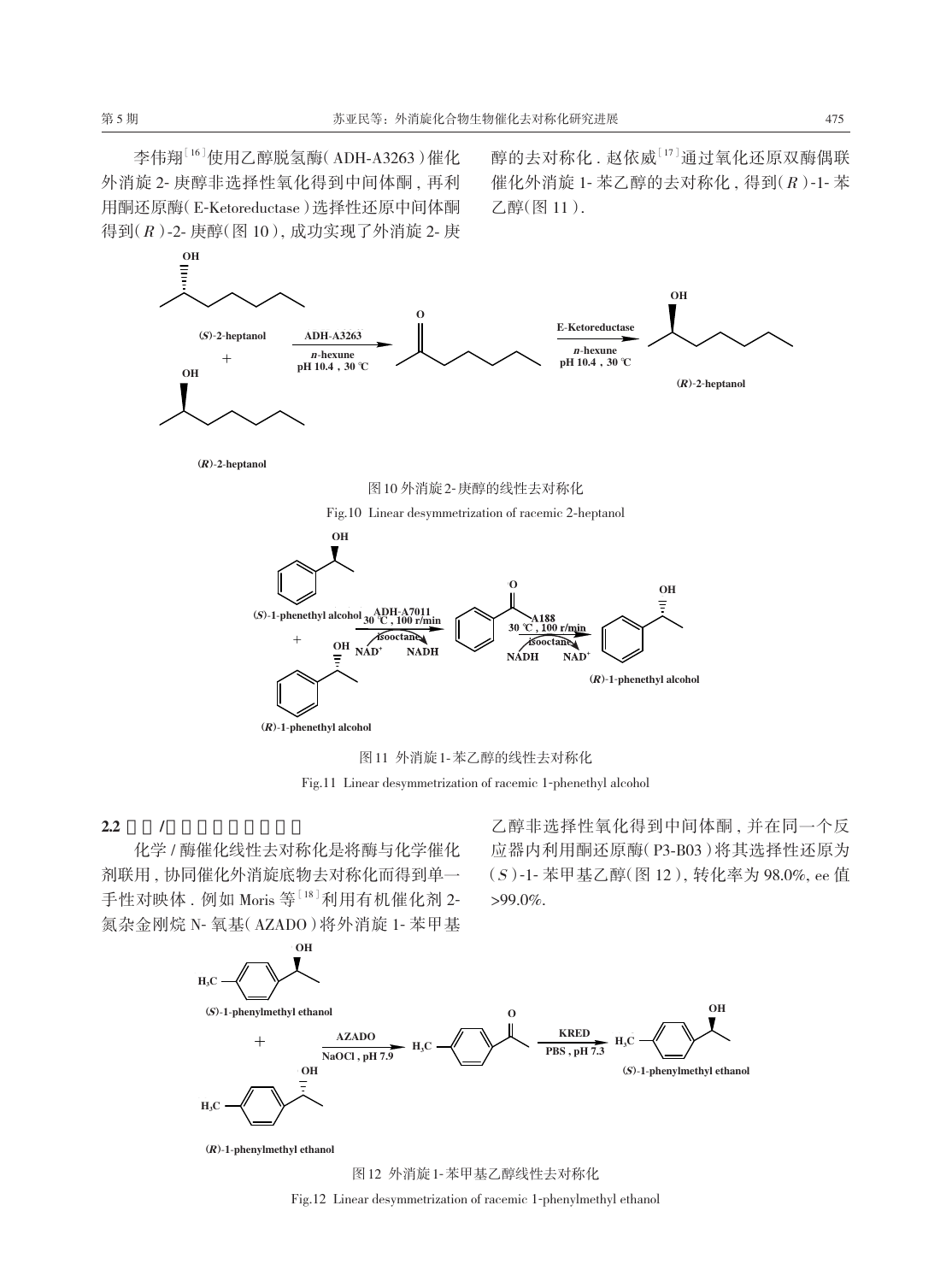化学 / 酶催化线性去对称化可在一个反应器内 进行 , 但需考虑化学催化剂与酶的接触失活问题 , 可通过介孔有机二氧化硅、MOF 材料、聚二甲基硅 氧烷膜等材料作为载体进行酶的固定化 , 使酶与化 学催化剂分隔开[19-20], 以避免化学催化剂与酶之间 的相互干扰 .

#### **2.3** 全细胞催化线性去对称化

全细胞催化线性去对称化是指利用全细胞作为

催化剂 , 催化外消旋底物进行线性去对称化而得到 单一手性对映体 . 例如 Chadha 等 $^{[21]}$ 通过假丝酵母 菌共表达醇脱氢酶、羰基还原酶实现外消旋 1- 苯 基-1,2-乙二醇的线性去对称化 . 外消旋 1-苯基-1,2- 乙二醇利用醇脱氢酶非选择性氧化为中间体酮 , 该中间体再被羰基还原酶选择性还原为(S)-1- 苯 基 -1,2- 乙二醇(图 13), 转化率高达 92.0%, ee 值为 98.0%.



<sup>(</sup>R)-1-phenyl-1,2-ethyl glycol (R)-1-phenyl-1 , 2-ethyl glycol

图 13 外消旋 1-苯基-1,2-乙二醇线性去对称化 Fig.13 Linear desymmetrization of racemic 1-phenyl-1,2-ethylene glycol

**3** 循环去对称化

循环去对称化有两种形式 . 循环去对称化 1 是 将外消旋底物 A 和 A'中的一个对映体 A'选择性 转化为中间体 B, 再将 B 非选择性转化为外消旋底 物 A 和 A', 然后将对映体 A'选择性转化为 B, 从 而构成一个循环 . 经过多轮循环后 , 可得到单一手 性对映体 A[22](图 14). 通过每次循环过程中一种 对映体的消耗和另一种对映体的积累 , 从而达到去



图 14 循环去对称化 1 (红色箭头代表该步骤为选择性反应) Fig.14 Cyclic desymmetrization 1

(The red arrow indicates that this step is a selective reaction) 对称化的目的. 循环去对称化2是将外消旋底物A 和A'中的一个对映体A'选择性转化为中间体B, 再将另一个对映体A非选择性转化为外消旋底物A 和 A', 然后将对映体 A'选择性转化为 B, 从而构成 一个循环 , 经过多轮循环后 , 可得到单一手性对映 体 $B^{[23]}$ (图15).



图 15 循环去对称化 2 (红色箭头代表该步骤为选择性反应) Fig.15 Cyclic desymmetrization 2 (The red arrow indicates that this step is a selective reaction)

**3.1** 胺及胺衍生物

外消旋胺类化合物的循环去对称化 1 通常是通 过胺氧化酶催化外消旋底物选择性氧化和氨硼烷或 硼氢化钠等化学催化剂对亚胺中间体进行非选择性 还原实现的. 例如 Heath 等[24] 开发了一个可再生 辅因子的循环去对称化系统 , 利用米曲霉中 NADP (H)依赖的还原性氨化酶(AspRedAm)氧化(R)-2- 甲基 -1,2,3,4- 四氢异喹啉得到亚胺中间体 , 该中间 体再被氨硼烷非选择性催化(图 16), 得到(S)-2- 甲基 -1,2,3,4- 四氢异喹啉 , 转化率达到 98.0%, ee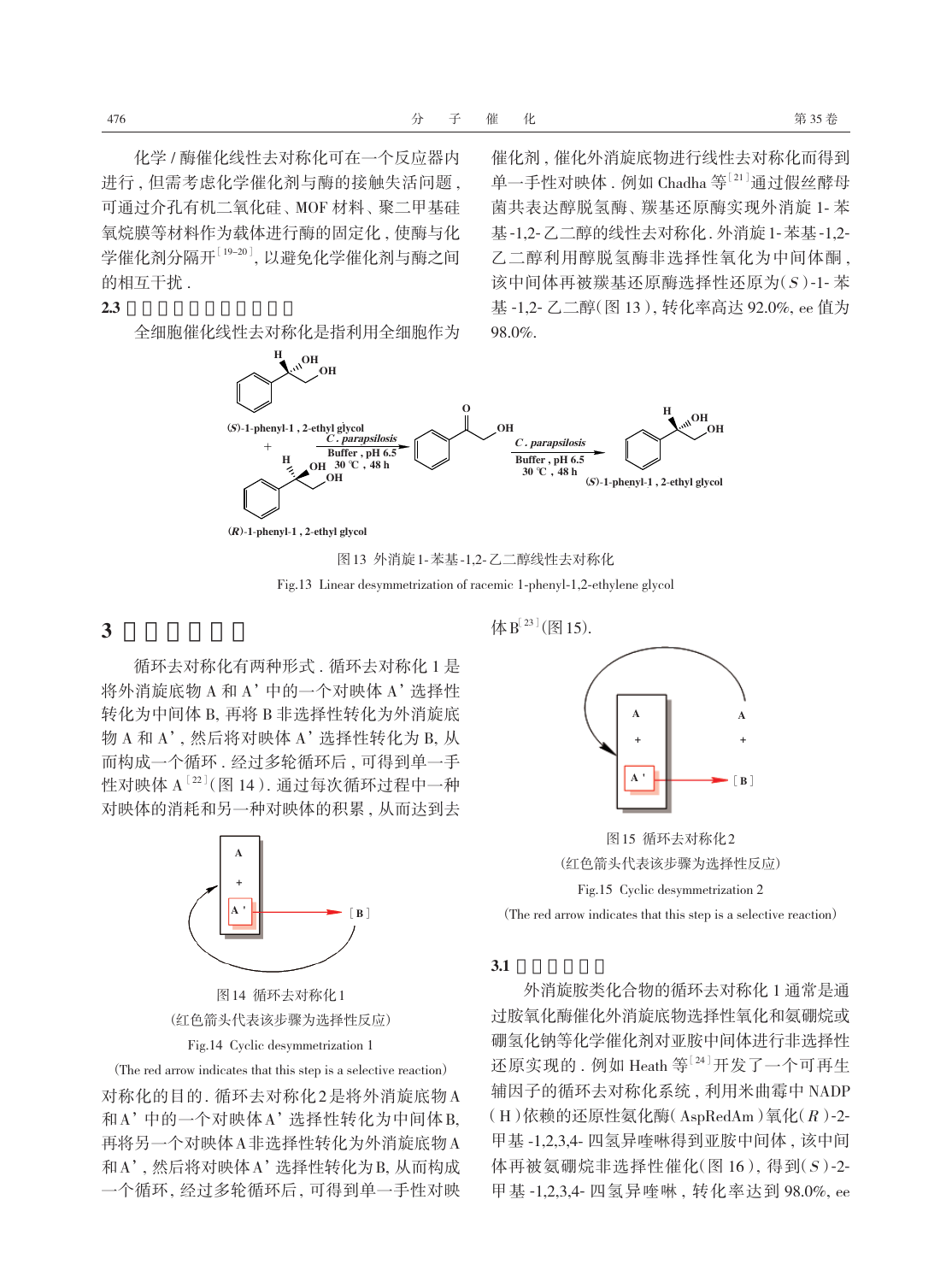

图 16 外消旋 2-甲基-1,2,3,4-四氢异喹啉循环去对称化 Fig.16 Cyclic desymmetrization of racemic 2-methyl-1,2,3,4 tetrahydroisoquinoline

光学纯手性杂环化合物 - 哌啶类、吗啡啉类和 哌嗪类是抗组胺类药物的重要前体 , 例如咪唑斯 汀、 西替利嗪、 布可利嗪等 . Pontini 等[25]利用来自 黑曲霉的单胺氧化酶(MAO-N)选择性氧化(*S*)-2- 苯基哌啶 , 得到亚胺中间体 , 该中间体再被氨硼烷 非选择性催化(图 17), 得到(*R*)-2- 苯基哌啶 .





光催化条件温和 , 与生物催化相结合可实现外 消旋底物的高效循环夫对称化, 例如 Schreier 等<sup>[26]</sup> 利用 MAO-N-9 选择性氧化(S)-2- 正丁基环戊胺得 到亚胺中间体,该中间体再被 $[$  Ru $($  bpy $)$ <sub>3</sub> $]$ Cl<sub>2</sub> 作

为光催化剂、可见光驱动(AscH,)作为还原剂进行 非选择性催化 $($ 图 18 $)$ , 得到 $(R)$ -2- 正丁基环戊胺, 转化率 >95.0%, ee 值为 98.0%.



图 18 外消旋 2-正丁基环戊烷循环去对称化 Fig.18 Cyclic desymmetrization of racemic 2-n-butylcyclopentane

外消旋胺类化合物的循环去对称化 2 通常是 通过脂肪酶对外消旋底物选择性催化和化学催化 剂消旋实现的 . 例如 Ferraz 等[27]利用来源于南极 假丝酵母的脂肪酶 B(CALB)选择性催化(R)-1- 苯乙胺得到(R)-2- 甲氧基 -N-(1- 苯乙基)乙酰 胺 , (S)-1- 苯乙胺被钯催化剂消旋(图 19), 得到 (S)-2- 甲氧基 -N-(1- 苯乙基)乙酰胺 , 转化率达 到 95.0%, ee 值 >99.0%.





Fig.19 Cyclic desymmetrization of racemic 1-phenylethylamine

#### **3.2** 醇及其衍生物

外消旋醇类化合物的循环去对称化 1 通常是通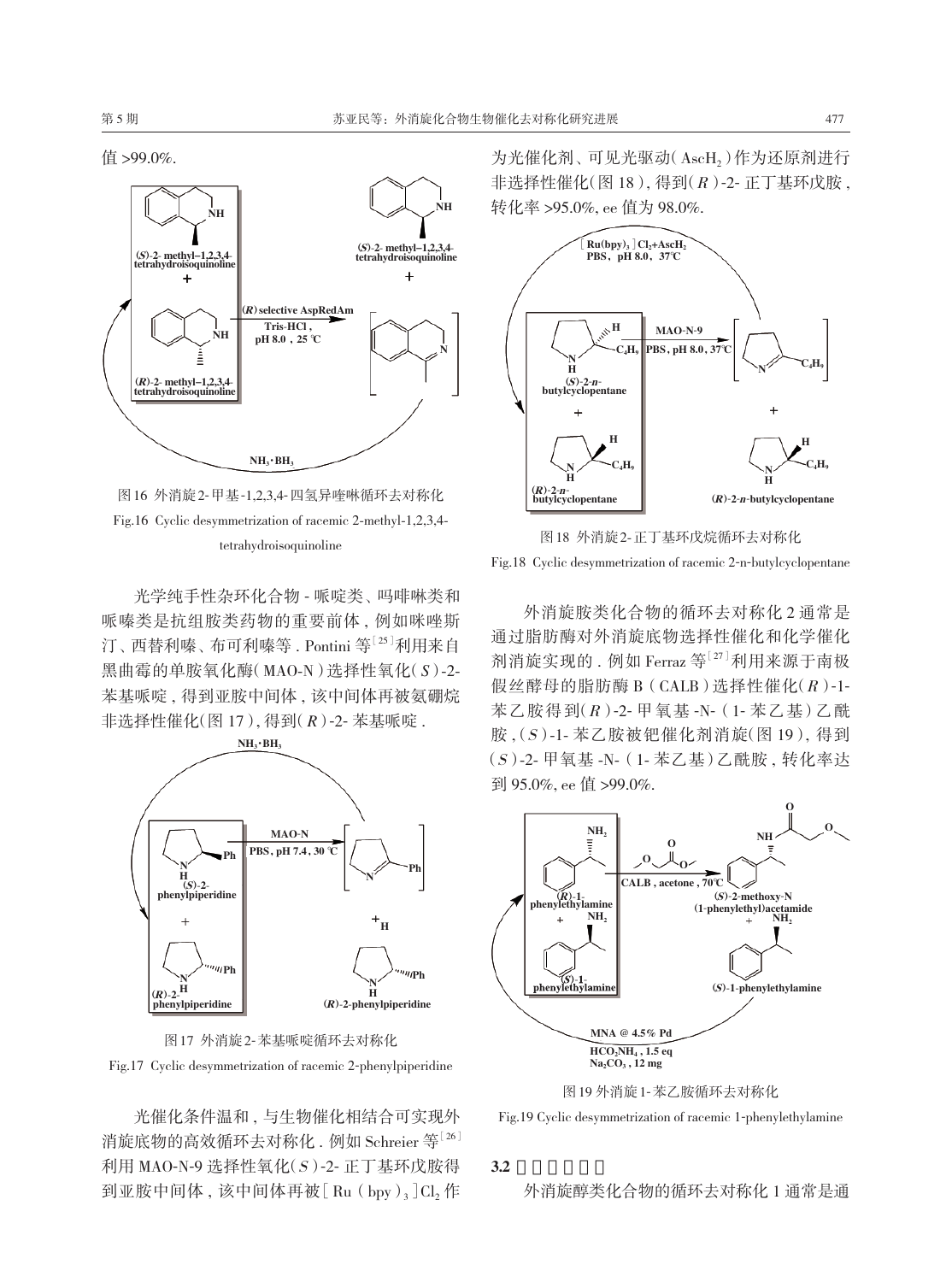过酶 / 微生物细胞对外消旋底物选择性氧化和化学 催化剂对酮中间体非选择性还原 , 经多轮循环得到 单一手性醇. 例如 Magallanes-Noguera 等<sup>[28]</sup>通过固 定化贾斯米德菌 *G. jasminoides* 选择性氧化、 硼氢 化钠非选择性还原 , 催化外消旋 1- 苯乙醇循环去 对称化 , 得到(R)-1- 苯乙醇 , 转化率为 84.0%, ee 值为 97.0%(图 20).





循环去对称化 1 还可通过选择性还原和非选 择性氧化结合 , 以此得到目标手性对映体 . 例如  $Nosek$  等 $[29]$  将外消旋亚砜中的 $(S)$  - 对映体经甲硫 氨酸硫氧化物还原酶(MsrA)选择性还原得到非手 性硫化物中间体 , 再经恶唑烷氧化剂非选择性氧化 得到外消旋亚砜 . 循环反应 24 h, 得到(R)- 亚砜(图 21), 转化率为 90.0%, ee 值 >99.0%.



外消旋醇类化合物的循环去对称化 2 通常是 通过脂肪酶对外消旋底物选择性氧化、化学催化剂 消旋, 经多轮循环得到单一手性酯. 例如 Yun 等<sup>[30]</sup> 利用 CALB 选择性催化 $(S)$ -1- 苯乙醇得到 $(S)$ -1-乙酸苯乙酯 , (R)-1- 苯乙醇被钌催化剂消旋(图 22), 得到(S)-1- 乙酸苯乙酯 , 转化率达到 96.0%, ee 值为 99.0%.



图 22 外消旋 1-苯乙醇循环去对称化

Fig.22 Cyclic desymmetrization of racemic 1-phenethyl alcohol

# **4** 对映体会聚去对称化

对映体会聚去对称化是将外消旋底物 A 和 A' 经过不同的生物催化过程 , 最终得到同一种构型的 单一手性对映体 E<sup>[31]</sup>(图 23). 该方法可分为一步 会聚、多步会聚和混合会聚



一步对映体会聚去对称化是通过酶或全细胞 催化外消旋底物转化时 , 两种对映体中的一种对映 体以原构型保留 , 而另一种对映体构型发生翻转 , 从而得到同一构型对映体. 例如 Schober 等<sup>[32]</sup>将外 消旋(S)- 磺酸酯与铜绿假单胞菌硫酸酯酶(PAS) 反应 , (R)- 磺酸酯与波罗的海假单胞菌硫酸酯酶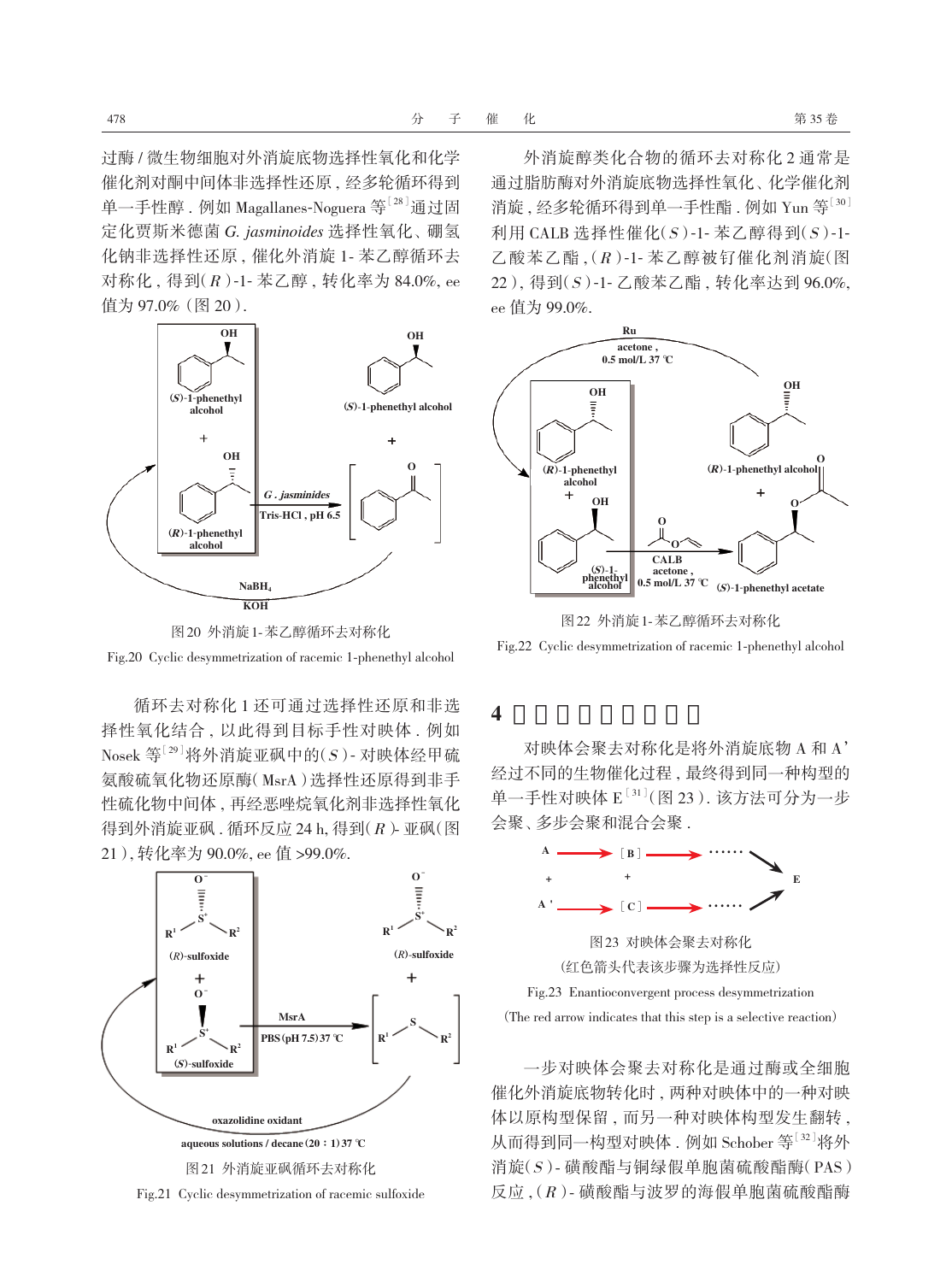(PISA1)反应 , 最终得到单一手性对映体仲醇(图 24), 转化率为 82.0%~90.0%, ee 值为 95.0%~99.0%.



图 24 外消旋磺酸酯的对映体会聚去对称化



一步对映体会聚去对称化也可通过化学 / 酶催 化剂分别选择性催化外消旋底物的两种不同对映体 来实现, 例如 Wu 等[33]将外消旋对硝基苯乙烯氧  $f(x) = \pm \sqrt{2}$  化物的 $f(x) = \pm \sqrt{2}$  (VrEH2)反应,  $(R)$ - 对映体与环氧水解酶 1 (VrEH1)反应, 得到

(R)- 对硝基苯基乙二醇(图 25), 转化率为 71.5%, ee 值为 99.0%.



(S)-p-nitrostyrene oxide (S)-p-nitrostyrene oxide

图 25 外消旋对硝基苯乙烯氧化物的对映体会聚去对称化 Fig.25 Enantioconvergent process desymmetrization of racemic <sup>p</sup>-nitrostyrene oxide

多步对映体会聚去对称化是外消旋底物的两种 不同对映体分别经过两个或多个反应途径转化 , 最 终得到相同构型的单一手性对映体 . 例如 Palombo  $\mathfrak{S}^{[34]}$ 对外消旋 3- 甲基 -3,3- 二羟基环己酮的 $(R)$ -对映体经酯化、消去、水解, (S)- 对映体经甲磺酰 化、 酯化、 水解 , 均可得到(R)-4- 羟基 -3- 甲基 -2- 环烯酮(图 26), 转化率为 65.0%, ee 值为 95.0%.



图 26 外消旋 3-甲基-3,3-二羟基环己酮的对映体会聚去对称化

Fig.26 Enantioconvergent process desymmetrization of racemic 3-methyl-3, 3-dihydroxy cyclohexanone

**5** 一步去对称化

一步去对称化是指通过酶、 全细胞或化学催化 剂催化 , 一步实现外消旋底物的去对称化(图 27),



Fig.27 One-step desymmetrization

(The red arrow indicates that this step is a selective reaction)

以消旋酶催化的去对称化最为常见. 消旋酶催化去 对称化是外消旋底物 A 和 A'经消旋酶催化得到单 一手性对映体 A 或 A'<sup>[35]</sup>, 反应过程相对简单.

例如 Xu 等<sup>[36]</sup>利用扁桃酸消旋酶(MR)催化外 消旋扁桃酸, 一步去对称化得到 D- 扁桃酸(图 28). D- 扁桃酸经 D- 扁桃酸脱氢酶(DMDH)、 L- 亮氨酸 脱氢酶(L-LeuDH)得到 L- 苯基甘氨酸 .

消旋酶催化去对称化不需要辅因子 , 仅需一步 反应就可得到单一对映体 , 是所有去对称化方法中 最简单有效的方法 . 但是天然消旋酶的种类非常有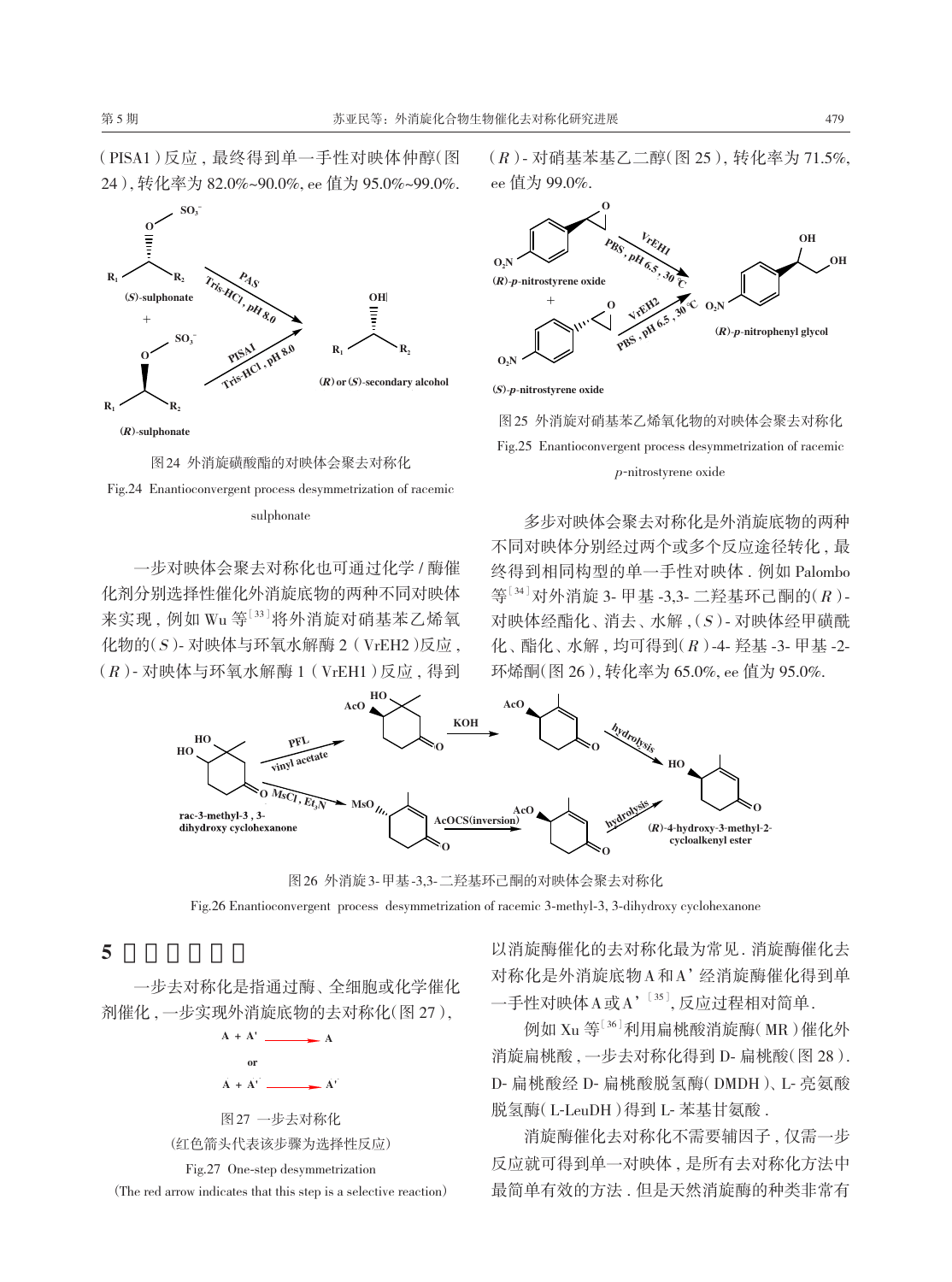

图 28 DL-扁桃酸的一步去对称化 Fig.28 One-step desymmetrization of racemic mandelic acid

限, 很难从自然界中筛选得到, 从而限制了该方法 在生产中的应用 .

### **6** 展望

生物催化因其绿色环保、条件温和等优点在手 性合成中而深受青睐 . 手性化合物生物催化去对称 化方法众多, 在具体应用中各有利弊. 例如化学 / 酶法催化外消旋底物立体转化去对称化可将酶催化 与化学催化二者的优势充分结合 , 实现单一手性化 合物的高效制备[37]. 但是同釜反应时通常会导致催 化剂接触失活 . 利用蛋白支架将有机金属催化剂包 埋形成人工金属酶是解决催化剂接触失活的有效方 法之一<sup>[38]</sup>, 也可利用膜分隔技术将两种催化剂分别 限制在膜的两侧 , 以达到催化剂空间上的分隔[39]. 在线性去对称化中 , 全细胞催化外消旋底物线性去 对称化可以实现辅因子自再生 , 但是会因细胞壁和 细胞膜的传质障碍而影响酶的催化活性 , 可以利用 细胞透性化技术对细胞壁和细胞膜的结构进行改造 以降低其对传质与扩散的不良影响[40]. 在前述 5 大 生物催化去对称化方法中 , 以消旋酶催化外消旋底 物的直接去对称化最为简单有效 , 但是目前已知的 消旋酶种类非常有限 , 且难以从自然界中直接筛选 得到作用于特定手性底物的消旋酶 . 未来有望通过 对已知消旋酶作用机制的深入研究 , 利用酶的人工 模拟与理性设计等方法来获得满足生产需要的人工 消旋酶,实现外消旋底物高效去对称化[41].

生物催化酶促去对称化方法中存在的共性问 题是如何提高酶的立体选择性 , 可以通过定向进 化 $[42]$ 、理性设计 $[43]$ 、 DNA 改组 $[44]$ 等方法改造酶分 子构象 , 使酶的选择性大幅提高 . 另外 , 涉及到氧 化还原反应的去对称化方法中 , 辅因子再生是一个 亟待解决的技术难点, 可通过酶法、化学法、电化 学法和光化学法等实现辅因子再生[45-46], 目前 , 研 究和应用最多的是酶法再生 , 其中甲酸 / 甲酸脱氢 酶(FDH)体系是较成功的再生系统 , 并已实现工 业生产应用. 其优势在于反应不可逆, 只产生 CO<sub>2</sub>  $-$ 种副产物 $[47]$ .

在可预见的未来 , 随着合成生物技术、 蛋白质 与酶工程以及化学与化工等不同领域的发展与交 叉融合 , 手性化合物生物催化去对称化技术将会得 到进一步发展和完善 , 生物催化去对称化的方法会 更丰富、 更高效 , 在工业生产中的应用也会越来越 广泛 .

[1] a. Li Wei-xiang(李伟翔), Li Chun(李 春), Liu Gui-yan(刘 桂艳), *et al*. Advances in enzymatic asymmetric catalytic chiral synthesis systems(酶促不对称催化手性合成系 统 研 究 进 展)[J]. *J Mol Catal*(*China*)(分 子 催 化), 2014, **28**(6): 581-594.

> b. Wei Zhao(魏 钊), Yang Hua-meng(杨化萌), Zhang Jin-long(张 金 龙), *et al*. Direct onstruction of axially chiral 4-arylquinoline via acid-promoted dehydrative cyclization/oxidation of diarylmethanols(酸 催 化 的 二 芳基甲醇脱水环化氧化芳构化直接构筑4-芳基喹 啉) [J]. *J Mol Catal*(*China*)(分子催化), 2019, **33**(4): 371-381.

> c. Zhang An-lin(张 安 林), Xu Hu(许 慧), Pan Chunyue(潘春跃), *et al*. Highly nantioselective asymmetric epoxidation of olefins catalyzed by chiral polyethers (手性聚醚催化烯烃的高对映选择性环氧化反应研 究) [J]. *J Mol Catal*(*China*)(分子催化), 2020, **34**(6): 514-524.

- [2] Zheng G W, Xu J H, Turner N J, *et al*. Enantioselective synthesis of chiral vicinal amino alcohols using amine dehydrogenases[J]. *ACS Catal*, 2019, **9**(12): 11813- 11818.
- [3] Xia Shi-wen(夏 仕 文), Xiong Wen-juan(熊 文 娟), Wei Yan-chan(韦 燕 婵), *et al*. Advances in the amino acid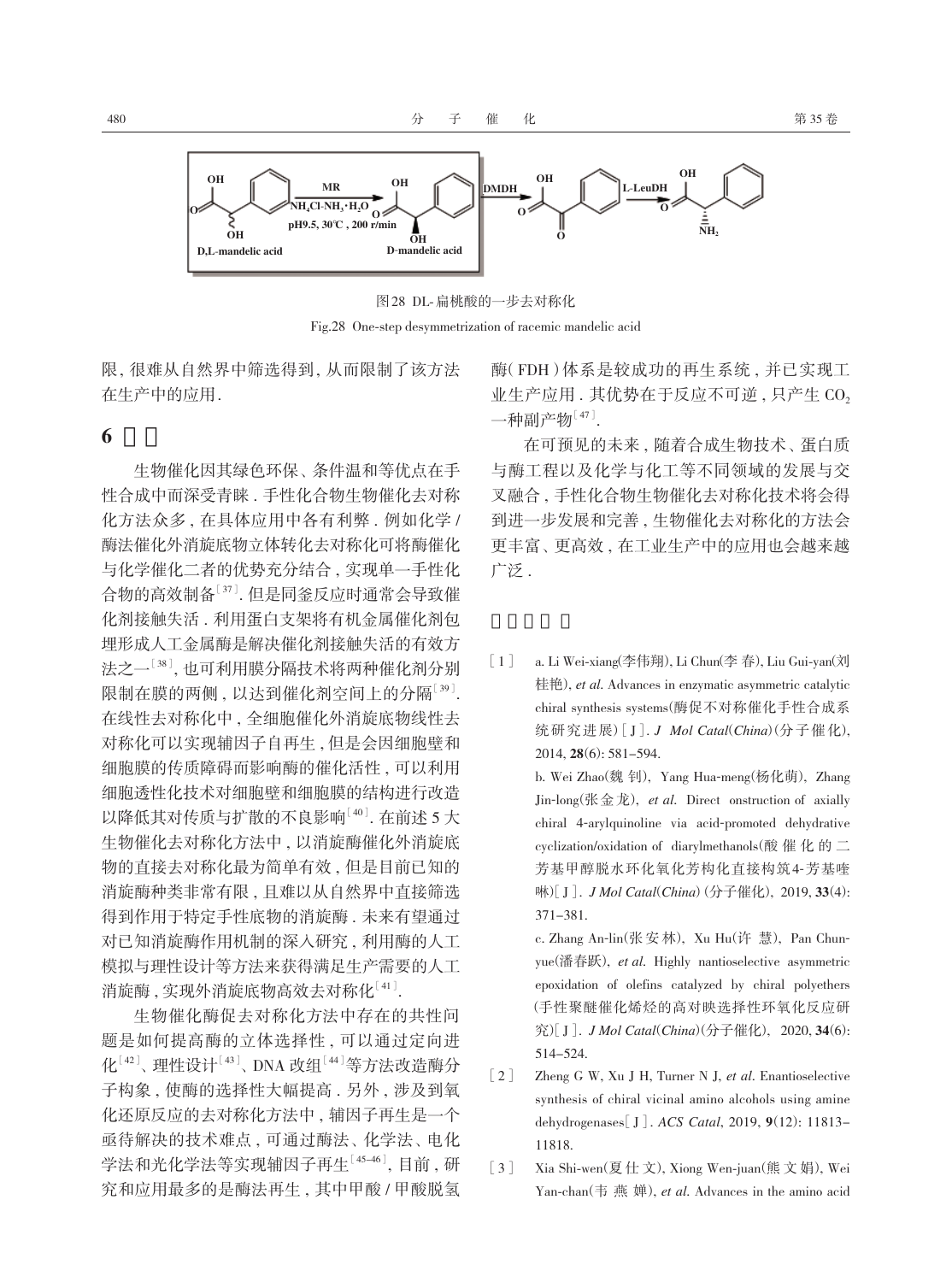oxidase-catalyzed synthesis of non-natural chiral amino acids(氨基酸氧化酶催化合成非天然手性氨基酸研究 进展)[J]. *J Mol Catal* (*China*)(分子催化), 2015, **29**(3): 288-298.

- [4] Azofra L M, Tran M A, Zubar V, *et al*. Conversion of racemic alcohols to optically pure amine precursors enabled by catalyst dynamic kinetic resolution: Experiment and computation[J]. *Chem Commun*, 2020, **56**(64): 9094- 9097.
- [5] Palomo J M. Semisynthetic enzymes by protein-peptide site-directed covalent conjugation: Methods and applications[J]. *Method Enzymol*, 2017, **590**: 305-316.
- [6] Nie Y, Mu X Q, Xu Y, *et al*. De novo construction of multienzyme system for one-pot deracemization of (*R,S*)- 1-phenyl-1,2-ethanediol by stereoinversion of (*S*) enantiomer to the corresponding counterpart[J]. *J Mol Catal B*-*Enzym*, 2016, **129**: 21-28.
- [7] Han S W, Shin J S. One-pot preparation of d-amino acids through biocatalytic deracemization using alanine dehydrogenase and ω-transaminase[J]. *Catal Lett*, 2018, **148**(12): 3678-3684.
- [8] Li J, Yang L R, Wu J P, *et al*. A biocatalytic redox cascade approach for one-pot deracemization of carboxylsubstituted tetrahydroisoquinolines by stereoinversion  $J$ . *Green Chem*, 2019, **21**(20): 5579-5585.
- [9] Ying Xiang-xian(应 向 贤), Mao Wang-wei(毛 王 伟), Zhang Li(张 丽), *et al*. Multi-enzymatic cascade ractions involving oxidoreductases(氧化还原酶在多酶级联反应 中的应用进展)[J]. *Bull Fermen Sci Technol*(*China*)(发 酵科技通讯), 2018, **47**(3): 129-133.
- [10] Rosini E, Melis R, Molla G, *et al*. Deracemization and stereoinversion of  $\alpha$ -amino acids by L-amino acid deaminase[J]. *Adv Synth Catal*, 2017, **359**(21): 3373- 3381.
- [11] Nasario F D, Moran P J S, Rodrigues J A R. Deracemization of sec-alcohols through sequential application of C. Albicans and ketoreductases[J]. *J Brazil Chem Soc*, 2019, **30**(4): 772-779.
- [12] Bayer T, Milker S, Wiesinger T, *et al*. Designer microorganisms for optimized redox cascade reactionschallenges and future perspectives[J]. *Adv Synth Catal*, 2015, **357**(8): 1587-1618.
- [13] Zheng Y G, Wang D C, Liu Z Q, *et al*. Highly efficient deracemization of racemic 2-hydroxy acids in a threeenzyme co-expression system using a novel ketoacid reductase[J]. *Appl Biochem Biotechol*, 2018, **186**(3): 563-575.
- [14] Moris F, Gonzalez-Sabin J, Berglund P, *et al*. Chemoenzymatic synthesis of sertraline[J]. *Eur J Org Chem*, 2020, **2020**(4): 510-513.
- [15] Masateru T, Hamdan S M, Musa M M, *et al*. Deracemization of secondary alcohols by using a single alcohol dehydrogenase[J]. *ChemCatChem*, 2016, **8**(8): 1459- 1463.
- [16] Li Wei-xiang(李 伟 翔). Directed control of enzymatic stereoselectivity in biocatalytic asymmetric catalysis $(\pm)$ 物不对称催化中酶立体选择性的定向调控)[D]. Beijing(北京): Beijing Instisute of Technology(北京理 工大学), 2015.
- [17] Zhao Yi-wei(赵 依 威). Asymmetric synthesis of  $(R)$ -1phenylethanol catalyzed by the coupling of oxidoredu $ctases$ (氧化还原双酶偶联催化不对称合成 $(R)$ -1- 苯 乙 醇 ))[D]. Beijing(北 京): Beijing Instisute of Technology(北京理工大学), 2021.
- [18] Moris F, Gonzalez-Sabin J, Rebolledo F, *et al*. A straightforward deracemization of sec-alcohols combining organocatalytic oxidation and biocatalytic reduction[J]. *Eur J Org Chem*, 2018, **2018**(23): 3031-3035.
- [19] Mohammadi N S, Khiabani M S, Ghanbarzadeh B, *et al*. Improvement of lipase biochemical properties via a twostep immobilization method: Adsorption onto silicon dioxide nanoparticles and entrapment in a polyvinyl alcohol/alginate hydrogel[J]. *J Biotechnol*, 2020, **323**: 189-202.
- [20] Zou Y L, Liu X Y, Zhang H X. A dual enzyme-containing microreactor for consecutive digestion based on hydrophilic ZIF-90 with size-selective sheltering[J]. *Colloid Surface B*, 2021, **197**: 111422.
- [21] Chadha A, Venkataramana S, Preetha R, *et al*. Candida parapsilosis: A versatile biocatalyst for organic oxidationreduction reactions[J]. *Bioorg Chem*, 2016, **68**: 187- 213.
- [22] Chan P H, Tsai S W. Two-step desymmetrization of dipyrazolidyl 3-phenylglutarate via lipase- catalyzed hydrolysis in organic solvents[J]. *Chem Eng Sci*, 2016, **139**: 41-48.
- [23] Yuan B, Debecker D P, Wu X F, *et al*. One-pot chemoenzymatic deracemisation of secondary alcohols employing variants of galactose oxidase and transfer hydrogenation[J]. *ChemCatChem*, 2020, **12**(24): 6191- 6195.
- [24] Heath R S, Thompson M P, Turner N J, *et al*. Kinetic resolution and deracemization of racemic amines using a reductive aminase[J]. *ChemCatChem*, 2018, **10**(3):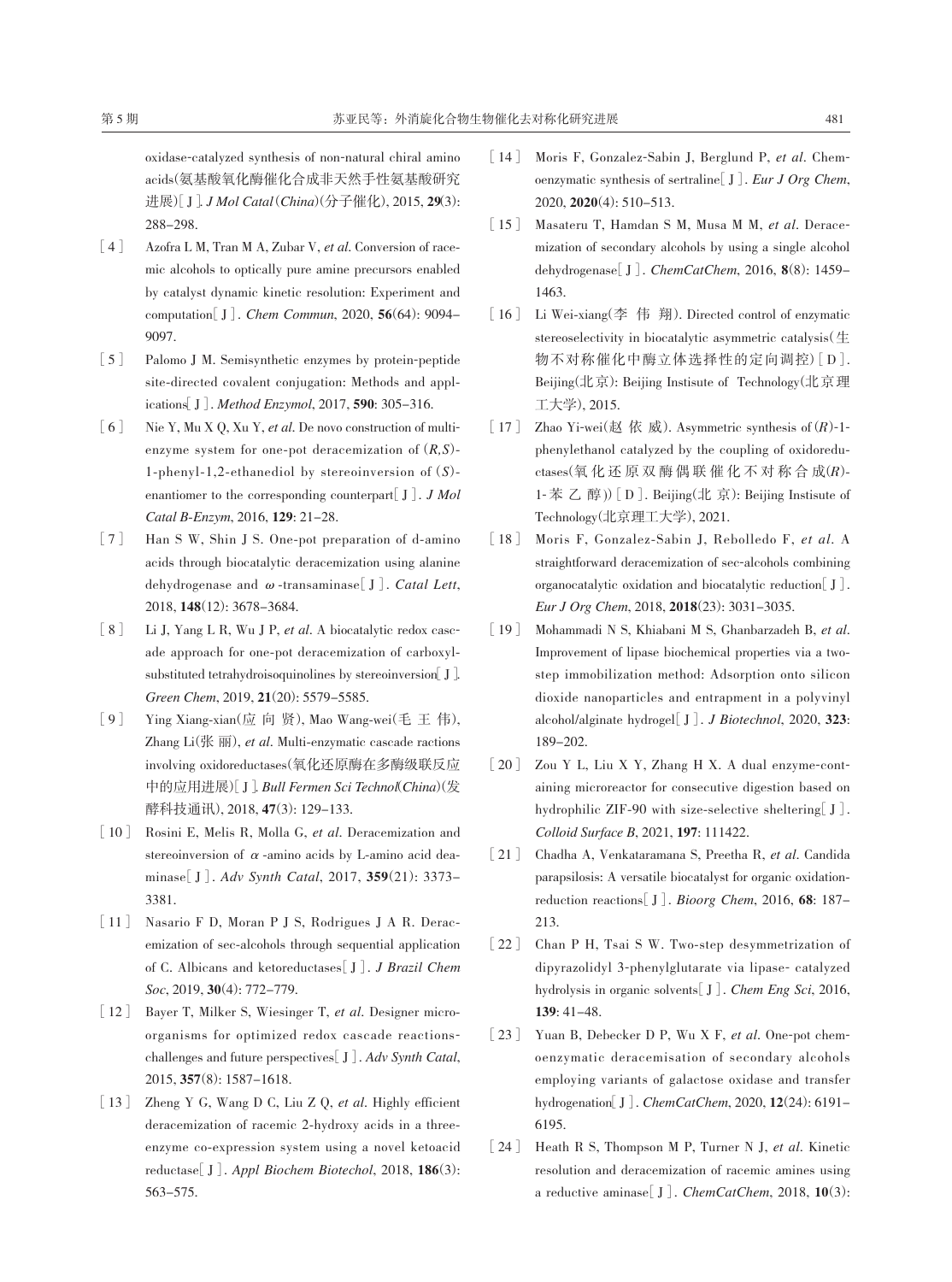515-519.

- [25] Pontini M, Hussain S, Turner N J, *et al*. Combined imine reductase and amine oxidase catalyzed deracemization of nitrogen heterocycles[J]. *ChemCatChem*, 2016, **8**(1): 117-120.
- [26] Schreier M R, Ward T R, Wenger O S, *et al*. Enantioselective synthesis of amines by combining photoredox and enzymatic catalysis in a cyclic reaction network  $[J]$ . *Chem Sci*, 2018, **9**(22): 5052-5056.
- [27] Ferraz C A, Sergio G G, Dalmomico G, *et al*. Synthesis and characterization of a magnetic hybrid catalyst containing lipase and palladium and its application on the dynamic kinetic resolution of amines[J]. *Mol Catal*, 2020, **493**: 111106.
- [28] Magallanes-Noguera C, Ferrari M M, Orden A A, *et al*. Deracemization of secondary alcohols by chemoenzymatic sequence with plant cells[J]. *J Biotechnol*, 2012, **160**(3): 189-194.
- [29] Nosek V, Misek J. Chemoenzymatic deracemization of chiral sulfoxides[J]. *Angew Chem Int Ed*, 2018, **57**(31): 9849-9852.
- [30] Yun I, Park J Y, Park J, *et al*. Base-free dynamic kinetic resolution of secondary alcohols with a ruthenium-lipase couple[J]. *J Org Chem*, 2019, **84**(24): 16293-16298.
- [31] Hsiao H T, Lin S Y, Tsai S W. Quantitative insights and improvements of enzyme activity and stereoselectivity for CALB-catalyzed alcoholysis in two-step desymmetrization [J]. *J Mol Catal B*- *Enzym*, 2016, **127**: 82-88.
- [32] Schober M, Valkov E, Heberlein M, *et al*. Structural and mechanistic analysis of the choline sulfatase from Sinorhizobium: A class I sulfatase specific for an alkyl sulfate ester[J]. *J Mol Biol*, 2018, **430**(7): 1004-1023.
- [33] Wu Y W, Kong X D, Zhu Q Q, *et al*. Chemoenzymatic enantioconvergent hydrolysis of *p*-nitrostyrene oxide into (*R*)-*p*-nitrophenyl glycol by a newly cloned epoxide hydrolase VrEH<sub>2</sub> from Vigna radiata<sup>[J]</sup>. *Catal Commun*, 2015, **58**: 16-20.
- [34] Palombo E, Audran G, Monti H, *et al*. Enantioconvergent access to the enantiomerically pure building blocks  $(+)$ or (-)-4-hydroxy-3-methyl-2-cyclohexenone using a chemoenzymatic process[J]. *Synlett*, 2006, **3**: 403-406.
- [35] Sakai K, Fujii N, Chukeatirote E. Racemization of L-lactic acid in pH-swing open fermentation of kitchen refuse by selective proliferation of Lactobacillus plantarum[J]. *J Biosci Bioeng*, 2006, **102**(3): 227-232.
- [36] Xu J H, Yao L G, Kan Y C, *et al*. High level and enantioselective production of L-phenylglycine from racemic

mandelic acid by engineered Escherichia coli using response surface methodology [J]. *Enzyme Microb Tech*, 2020, **136**: 109513.

- [37] Voss C V, Gruber C C, Kroutil W. Deracemisation of secondary alcohols via biocatalytic stereoinversion deracemisation of secondary alcohols via biocatalytic stereoinversion[J]. *Synlett*, 2010, **7**: 991-998.
- [38] Zambrano G, Chino M, Renzi E, *et al*. Clickable artificial heme-peroxidases for the development of functional nanomaterials[J]. *Biotechnol Appl Bio*, 2020, **67**(4): 549-562.
- [39] Yuan Z S, Ke Z W, Qiu Y H, *et al*. Prewetting polypropylene-wood pulp fiber composite nonwoven fabric for oil-water separation[J]. *ACS Appl Mater Inter*, 2020, **12** (41): 46923-46932.
- [40] Pagnout C, Sohm B, Razafitianamaharavo A, *et al*. Pleiotropic effects of rfa-gene mutations on Escherichia coli envelope properties[J]. *Sci Rep*, 2019, **9**: 9696.
- [41] Chen L C, Yi Z L, Fang Y, *et al*. Uncovering key residues responsible for the thermostability of a thermophilic 1,3 (4)-β-d-glucanase from Nong flavor Daqu by rational design[J]. *Enzyme Microb Tech*, 2020, **142**: 109672.
- [42] Zhou P P, Xu N N, Yang Z F, *et al*. Directed evolution of the transcription factor Gal4 for development of an improved transcriptional regulation system in Saccharomyces cerevisiae[J]. *Enzyme Microb Tech*, 2020, **142**: 109675.
- [43] Markel U, Lanvers P, Sauer D F, *et al*. A photoclickbased high-throughput screening for the directed evolution of decarboxylase OleT[J]. *Chem*-*Eur J*, 2021, **27**(3): 954-958.
- [44] Link A, Grathwol C W, Wu S K, *et al*. Directed evolution of a halide methyltransferase enables biocatalytic synthesis of diverse SAM analogues[J]. *Angew Chem Int Ed*, 2021, **60**(3): 1524-1527.
- [45] Zhang Y Y, Zhao Y J, Li R, *et al*. Bioinspired NADH regeneration based on conjugated photocatalytic systems[J]. *Sol Rrl*, 2021, **5**(2): 2000339.
- [46] Gu F J, Wang Y Z, Meng Z H, *et al*. A coupled photocatalytic/enzymatic system for sustainable conversion of CO2 to formate[J]. *Catal Commun*, 2020, **136**: 105903.
- [47] Preissler J, Reeve H A, Zhu T Z, *et al*. Dihydrogen-driven NADPH recycling in imine reduction and P450-catalyzed oxidations mediated by an engineered  $0$ -tolerant hydrogenase[J]. *ChemCatChem*, 2020, **12**(19): 4853- 4861.